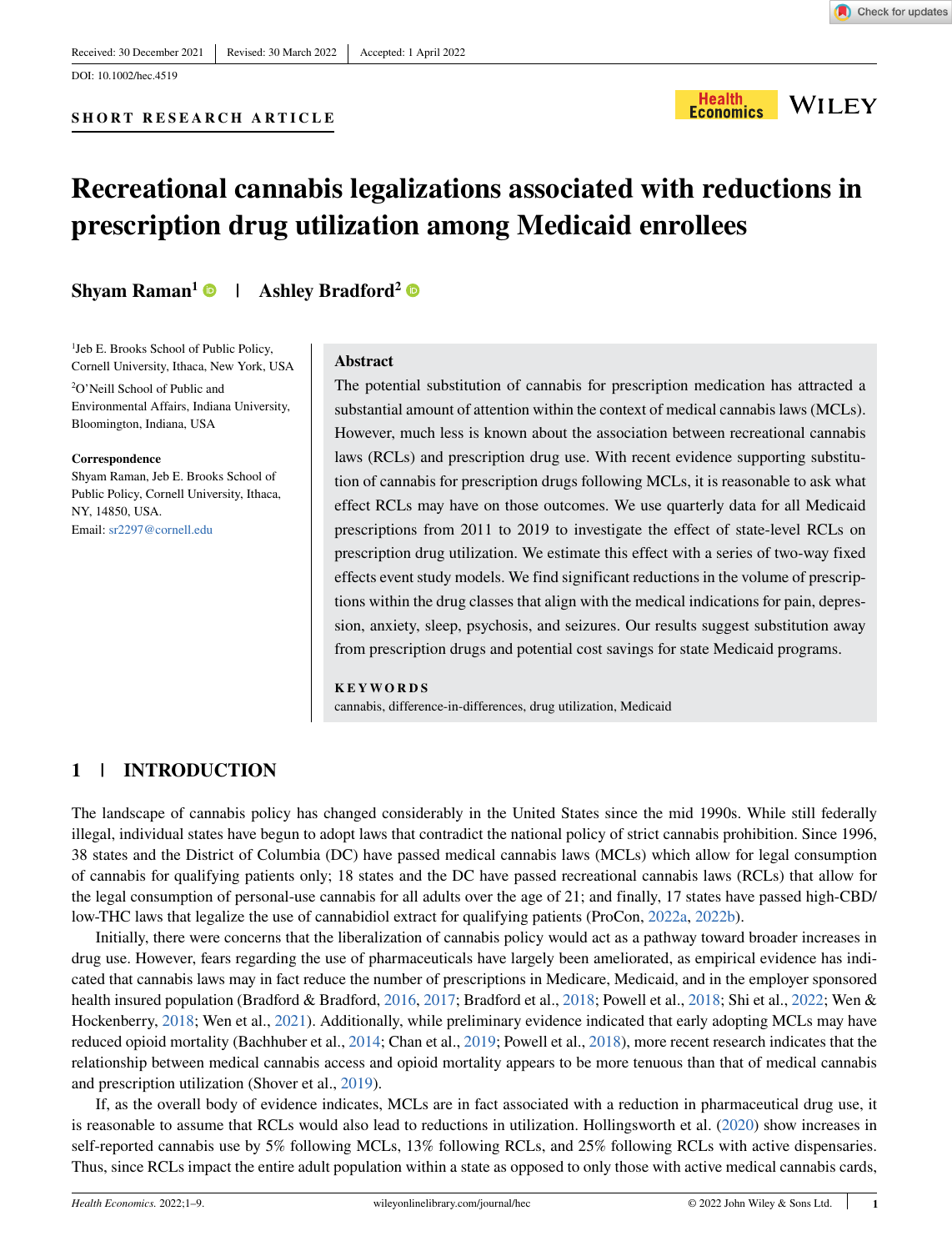it seems plausible that the effect of RCLs on pharmaceutical drug utilization may be even greater than that of medical laws. This claim is bolstered by Wen and Hockenberry [\(2018](#page-5-5)), who found that RCLs decreased opioid specific utilization in Medicaid by a larger amount than medical laws.

In this study, we evaluate the impact of RCLs on the utilization of prescription drugs in the Medicaid population. Our analysis deviates from Wen and Hockenberry [\(2018](#page-5-5)) and Shi et al. ([2022\)](#page-5-4), who only explore the impact of RCLs on opioids, whereas we identify nine condition-specific drug classes and estimate changes in these drug classes attributable to the implementation of an RCL. In this way, we provide a more general overview of the effect of RCLs. We use a two-way fixed effects (TWFE) difference-in-differences design in an event study framework, robust to the concerns which arise with the heterogeneity in our treatment timing. Our estimates reflect reductions in six of our nine drug classes: depression, anxiety, pain, seizures, psychosis, and sleep. Our results suggest substitution away from prescription drugs and potential for discontinuities in medical care as an unintended consequence of this substitution.

# <span id="page-1-1"></span>**2 | METHODS**

This study is interested in the effect of RCLs on the utilization of prescription drugs in the Medicaid population. We use a difference-in-differences design to estimate the association between RCLs and Medicaid prescription drug utilization for nine condition-specific drug classes. Our sample captures all 50 states from 2011 to 2019 and is observed at the state-quarter-year level.

# **2.1 | Data**

We leverage Medicaid State Drug Utilization Data (SDUD), which provides quarterly totals of drug utilization indexed at the national drug code (NDC) level, retrieved from the Centers for Medicare and Medicaid Services (CMS) data portal for years 2011–2019. These data detail drug utilization in the form of prescriptions written, units reimbursed, and dollars reimbursed by Medicaid at the state-quarter level. These data capture our primary set of outcomes - utilization at the state-quarter level for a set of nine condition-specific drug groups. We capture prescribing for both fee-for-service (FFS) and managed care (MCO) beneficiaries.

Data on our key explanatory variable of interest, RCLs, were sourced from the RAND-OPTIC center policy dataset. We attempt to adjust for changes in our study population by dividing the reimbursed units of our selected drug groups by statelevel Medicaid enrollment counts retrieved from CMS. Active physician counts at the state-year level were extracted from Area Health Resource Files produced by the Health Resources and Services Administration.

# <span id="page-1-0"></span>**2.2 | Sample**

Our sample consists of 1834 state-quarter observations in all 50 states and the DC from 2011 to 2019. We begin our study window in 2011 due to changes in the Medicaid reporting standards which govern the data used in this study - the change occurred in 2010 and also reflects the first year all states were included (Wen & Hockenberry, [2018](#page-5-5)). Prior to 2011, Arizona did not report its SDUD to CMS and were not included in the SDUD data. The 11 RCL implementers in this panel are Alaska, California, Colorado, Maine, Massachusetts, Michigan, Nevada, Oregon, Vermont, and Washington.

The drugs selected for our sample follow existing literature, Bradford and Bradford [\(2017](#page-4-1)), and identify nine sets of prescription drugs with indications for substitutive clinical cannabis applications aligned with Orange Book condition-specific drug classes. These drugs were extracted from the SDUD data by NDC code – these NDC code lists are available on request. Appendix Table [A1](#page-5-10) reports logged means in prescription drug utilization per 100,000 Medicaid enrollees by drug class and RCL implementation status. Prescription drug use increased over our study period for both RCL and non-RCL states and while RCL states had higher levels of utilization, trends in utilization appear similar.

## **2.3 | Empirical strategy**

We fit a series of difference-in-differences (DiD) models in an event study specification to estimate treatment effects relative to time since an RCL implementation. We face the challenge of staggered treatment timing, illustrated in Figure [1,](#page-2-0) which has the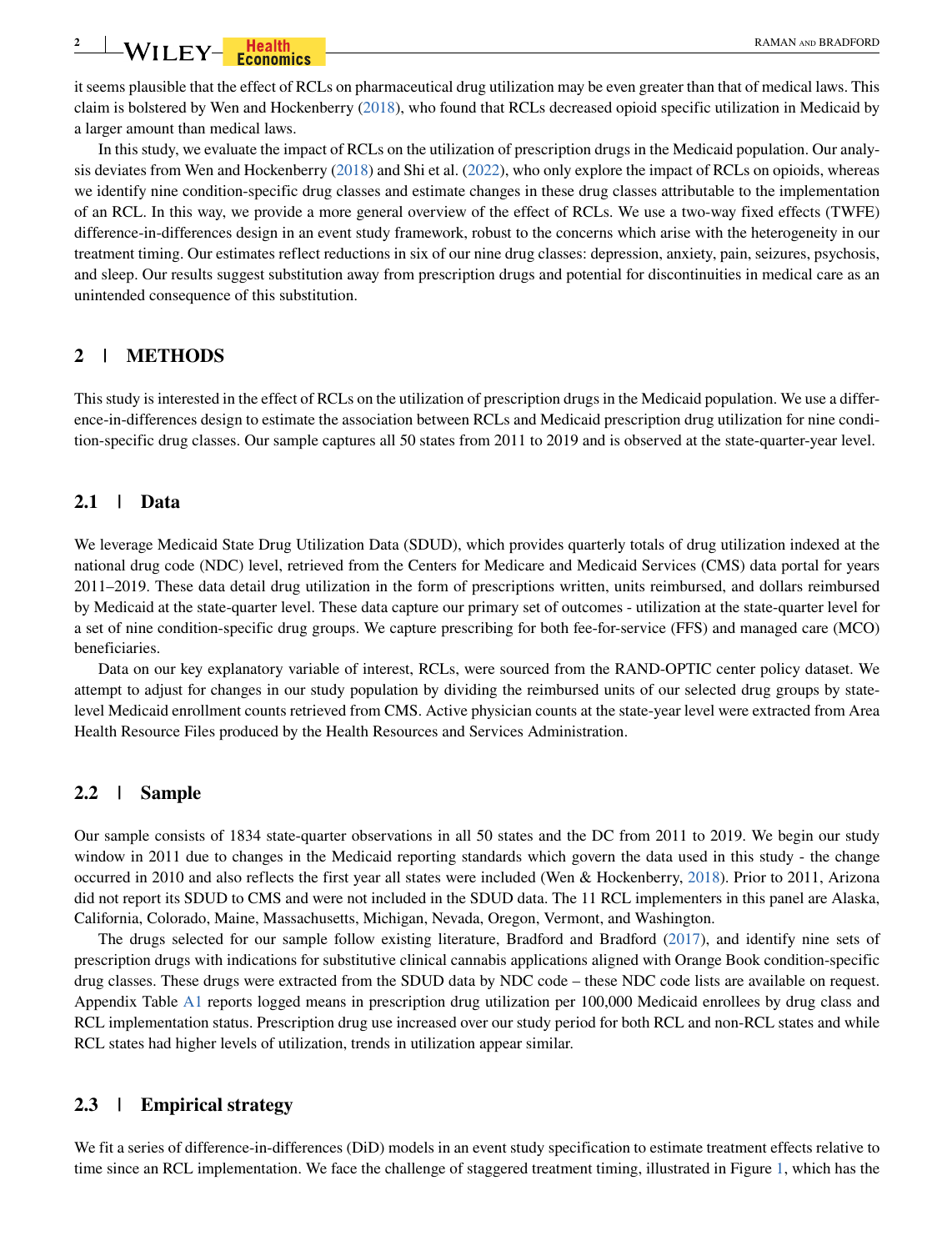

<span id="page-2-0"></span>**FIGURE 1** Panel A illustrates the state-level variation in recreational cannabis law (RCL) implementation among sample states for our study window (2011–2019). RCL implementation data were retrieved from the RAND Corporation's Opioid Policy Tools and Information Center. Displayed are the 11 RCL implementers in our sample and their implementation time across our study window. Michigan is shown in this panel because its RCL allowed for non-dispensary cannabis possession in the last year of our study window. Our sample includes 1834 state-quarter observations across 11 years of State Drug Utilization Data (SDUD) data. Panel B plots the total number of Medicaid enrollees, ages 21 and older, who lived in states with an active RCL within our time frame. Medicaid enrollment data were sourced from reports provided by the Centers for Medicare and Medicaid Services (CMS).

potential to bias our difference-in-differences estimate (Goodman-Bacon, [2021\)](#page-5-11). We follow the literature to assess the compari-sons which compose our estimate with a Goodman-Bacon decomposition shown in Appendix Figure [A2](#page-6-0). Given the validations of our setting and composition of our DiD estimate, we opt for a canonical two-way fixed effect (TWFE) event study model which takes the following form:

$$
\log(y_{st}) = \alpha + \sum_{j=-4, j\neq 1}^{3} \beta_t RCL_{st}(t = k + j) + \beta_n X_{st} + \mu_s + \tau_t + \epsilon_{st}
$$

In this model, our outcome log  $(y_{s})$  is the logged prescription rate per 100,000 Medicaid enrollees for a condition-specific drug class. In the summation term  $-\sum_{j=-4, j\neq 1}^{3} \beta_t RCL_{st}(t = k + j) - j$  indexes the year relative to RCL implementation for treated states – expansion occurs at  $j = 0$  – and  $k$  represents the year in which a state implemented an RCL. We are interested in the coefficient  $\beta_t$  which represents the difference in our outcome between treated and non-treated units at time *t*. Our models include a vector of covariates,  $X_{st}$ , indexed at the state-year level. This specification includes covariates for unemployment rate, number of active physicians, Medicaid expansion status, and active must-access PDIMPs. See Appendix Table [A1](#page-5-10) for further details. We weight these regressions by Medicaid enrollment. We include state  $\mu_s$  and time  $\tau_t$  level fixed effects. Standard errors,  $\epsilon_{st}$ , are clustered at the state level.

# **3 | RESULTS**

#### **3.1 | Baseline results**

Our findings show significant reductions in the Medicaid prescribing rate relative to implementation of an RCL in six of our nine condition-specific drug classes. We find that RCLs are associated with the following condition-specific drug utilization reductions: 11.1% (95% Confidence Interval [CI] = −18.2 to −4.1) for depression, 12.2% (95% CI = −19.5 to −4.8) for anxiety, 8% (95% CI = −15.4 to −0.6) for pain, 9.5% (95% CI = −16.6 to −2.5) for seizures, 10.7% (95% CI = −17.8 to −3.6) for psychosis, and  $10.8\%$  (95% CI = -16.1 to -5.4) for sleep. We do not see a measurable change in drugs used to treat nausea, spasticity, or glaucoma following RCLs, in the Medicaid population.

We test for differential trends in treatment states prior to RCL implementation by leveraging our difference-in-differences setting in an event study specification. The lead and lag terms of our event study are illustrated visually with 95% confidence intervals in Figure [2.](#page-3-0) The lead terms included in our event study model are not jointly significant for any of these outcomes,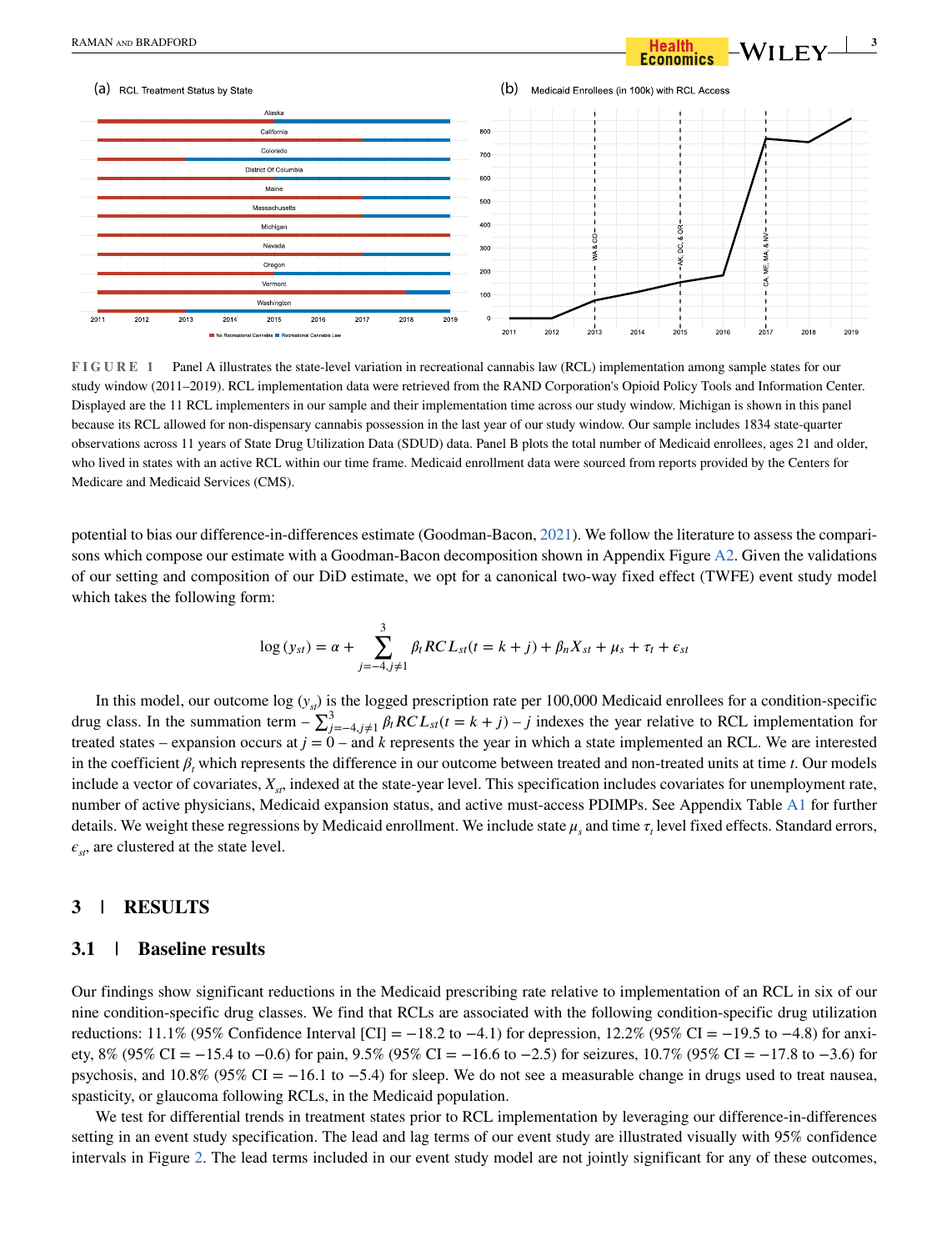

<span id="page-3-0"></span>**FIGURE 2** Event study estimates of recreational cannabis laws (RCLs)' impact on logged drug utilization – number of prescriptions written – per Medicaid enrollee. Estimates correspond to the baseline model described in Section [2.2.](#page-1-0) Point estimates are shown on period-specific coefficient labels and standard errors can be found in Appendix Table [A2](#page-6-0). Coefficients are transformed to represent percentage changes in rates and standard errors are expanded using the delta method to account for nonlinear transformation of the outcome variable. Drug classes are displayed as the title for each subplot.

aiding the validation of the parallel trend assumption which underlies our method. Our full results, including period-specific coefficients, for all nine drug classes are illustrated in Appendix Figure [A1](#page-5-10) and Table [A2](#page-6-0).

## **3.2 | Robustness checks**

We conduct two primary robustness checks which support a causal interpretation of our estimates. Our specification assumes that, absent RCL implementation, drug utilization in treated and untreated states would have trended similarly. Our event study model shows that for the 6 drug classes which see reductions in utilization following an RCL, all lead terms – the period-specific difference in utilization between treated and non-treated units – have a coefficient statistically non-different from zero. Second, to assess if these reductions are being driven by a single state's RCL implementation, we iteratively exclude states that implemented an RCL and re-estimate our primary specification. The results of this robustness check are presented in Appendix Figure [A3;](#page-8-0) they reflect a negligible effect on our coefficients.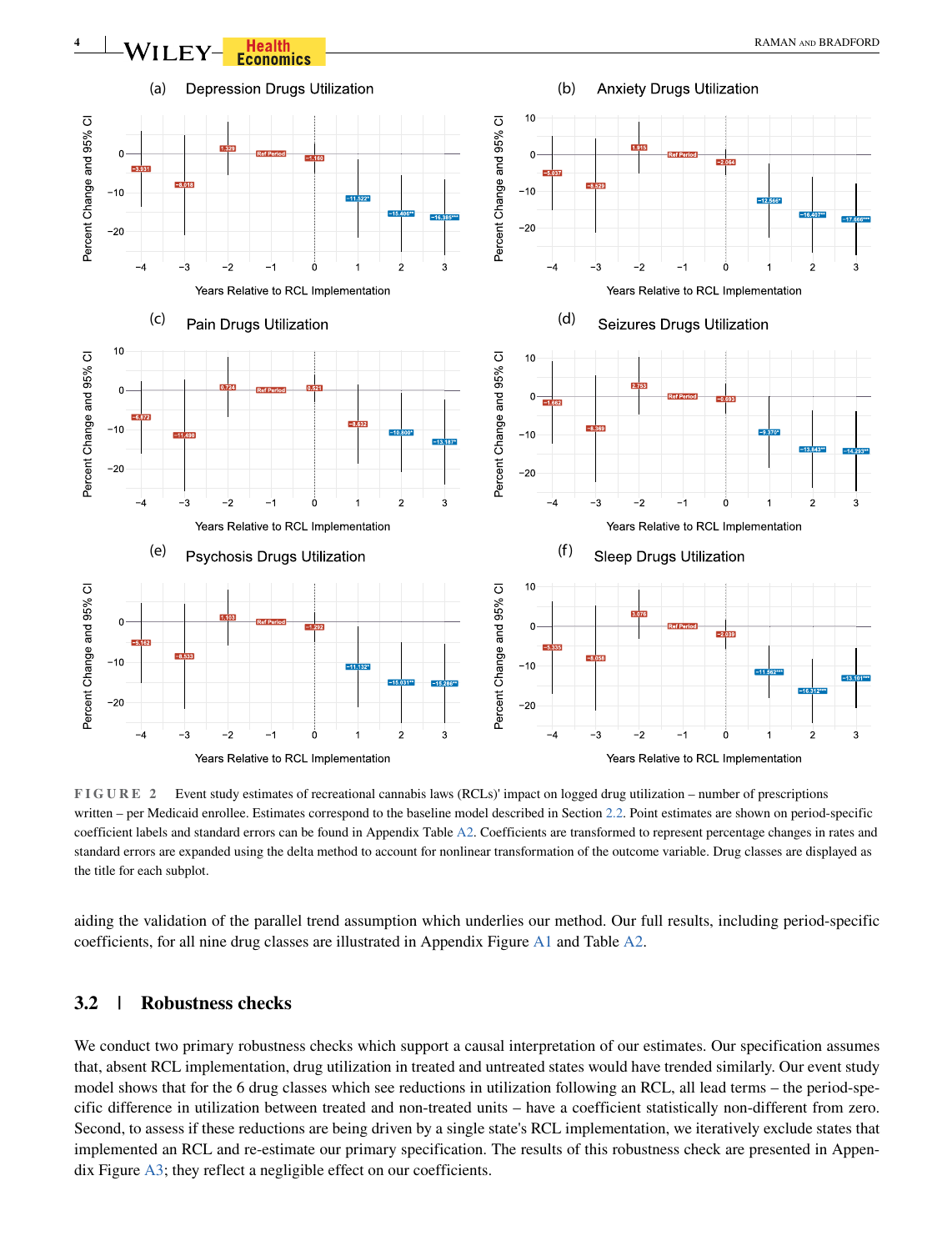# **4 | DISCUSSION**

This study adds to the growing body of literature surrounding the effects of RCLs on pharmaceutical utilization. While previous studies have focused on one particular type of drug (opioid), we instead construct nine condition-specific drug classes and estimate the effect of RCLs in these drug classes within the Medicaid population. Our findings reflect a reduction in Medicaid prescription drug utilization associated with RCL implementation.

There are several limitations of note. First, these data are at the state level, meaning we cannot speak to the effect of RCLs on individual-level outcomes. We also cannot investigate how these effects may differ by patient or demographic characteristics. Importantly, we also cannot speak to whether individual patients are substituting between pharmaceuticals and cannabis – we can only observe aggregate-level responses away from pharmaceuticals. This study also only identifies changes in pharmaceutical drug utilization – there may be heterogeneous effects in hospital drug utilization which would not be captured in these data. Additionally, of note is that we are unable to account for the simultaneous adoption of other state and local policy changes that may have occurred during our time period.

These results have important implications. The reductions in drug utilization that we find provide information about potential cost savings for state Medicaid programs. The results also indicate a potential harm reduction opportunity, as pharmaceutical drugs often come with dangerous side effects or – as with opioids – potential for misuse. These reductions align descriptively with Bradford and Bradford ([2017\)](#page-4-1) in magnitude, though we do not observe meaningful changes in drugs used to treat nausea. Rather, we estimate reductions in drugs used to treat sleep and anxiety disorders where Bradford and Bradford ([2017\)](#page-4-1) do not. This suggests that conditions for which prescription drugs are potentially substituted could vary between medical and RCLs.

It is important to note, however, that cannabis use is not itself without harm. The National Academies of Sciences, Engineering, and Medicine – in a report that examined over 10,000 research articles – concluded that cannabis use is associated with a potential triggering of anxiety, psychoses such as schizophrenia, and that more frequent cannabis use is moderately associated with substance use disorders (National Academies of Sciences, Engineering and Medicine, [2017\)](#page-5-12). We must also consider the possibility that an increase in patients using cannabis to treat their medical conditions may have the unintended consequence of creating more distance between individuals and their medical providers. The data used in this study does not capture patientlevel wellness and as such, the long run effects of substitution away from pharmaceuticals to cannabis is still unknown. Hopefully, as newer data and more robust econometric methods become available, future researchers will be able to fully decompose the costs and benefits associated with the legalization of cannabis at the state level.

#### **ACKNOWLEDGEMENTS**

The authors thank David Bradford, Alex Hollingsworth, Nicolas Ziebarth, Patrick Carlin, Jaishankar Raman, Coleman Drake, Rosalie Pacula, Grace Phillips, Samantha Harris, Lt.Col. Paul Lushenko, and members ofthe IU SPEA Health Policy Workshop and Cornell Health Economics Workshop for their helpful comments and guidance. Raman acknowledges funding from the National Institute on Drug Abuse (NIDA) under award number K01D1051761.

### **CONFLICT OF INTEREST**

The authors declare no conflict of interest.

## **DATA AVAILABILITY STATEMENT**

The data that support the findings of this study are available from the corresponding author upon reasonable request.

#### **ORCID**

*Shyam Raman* <https://orcid.org/0000-0002-5984-5417> *Ashley Bradford* <https://orcid.org/0000-0001-9952-8320>

#### **REFERENCES**

- <span id="page-4-2"></span>Bachhuber, M. A., Saloner, B., Cunningham, C. O., & Barry, C. L. (2014). Medical cannabis laws and opioid analgesic overdose mortality in the United States, 1999-2010. *JAMA Internal Medicine*, *174*(10), 1668–1673.
- <span id="page-4-0"></span>Bradford, A. C., & Bradford, W. D. (2016). Medical marijuana laws reduce prescription medication use in medicare part d. *Health Affairs*, *35*(7), 1230–1236.
- <span id="page-4-1"></span>Bradford, A. C., & Bradford, W. D. (2017). Medical Marijuana laws may be associated with a decline in the number of prescriptions for medicaid enrollees. *Health Affairs*, *36*(5), 945–951.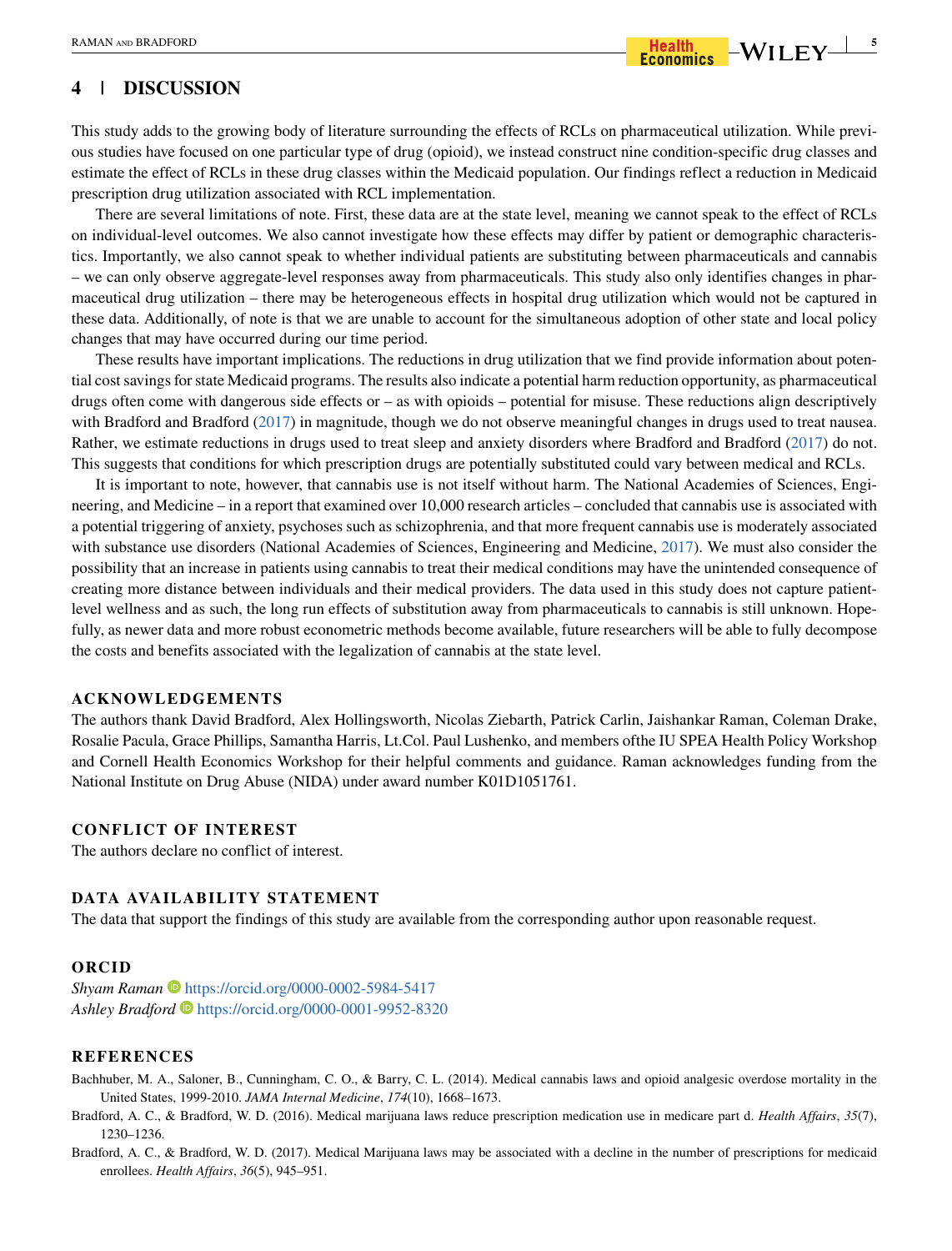# **6 EXAMAN AND BRADFORD** RAMAN AND BRADFORD

- <span id="page-5-2"></span>Bradford, A. C., Bradford, W. D., Abraham, A., & Adams, G. B. (2018). Association between US state medical cannabis laws and opioid prescribing in the medicare part D population. *JAMA Internal Medicine*, *178*(5), 667–673.
- <span id="page-5-7"></span>Chan, N. W., Burkhardt, J., & Flyr, M. (2019). The effects of recreational marijuana legalization and dispensing on opioid mortality. *Economic Inquiry*, *58*, 589–606. <https://doi.org/10.1111/ecin.12819>
- <span id="page-5-11"></span>Goodman-Bacon, A. (2021). Difference-in-Differences with variation in treatment timing. *Journal of Econometrics*, *225*(2), 254–277. [https://doi.](https://doi.org/10.1016/j.jeconom.2021.03.014) [org/10.1016/j.jeconom.2021.03.014](https://doi.org/10.1016/j.jeconom.2021.03.014)
- <span id="page-5-9"></span>Hollingsworth, A., Wing, C., & Bradford, A. (2020). *Comparative effects of recreational and medical Marijuana laws on drug use among adults and adolescents*.
- <span id="page-5-12"></span>National Academies of Sciences, Engineering, and Medicine. (2017). *The health effects of cannabis and cannabinoids*. National Academies of Sciences, Engineering. Medicine <https://www.nap.edu/catalog/24625>
- <span id="page-5-3"></span>Powell, D., Pacula, R. L., & Jacobson, M. (2018). Do medical marijuana laws reduce addictions and deaths related to pain killers? *Journal of Health Economics*, *58* (November): 29–42. <https://arxiv.org/abs/9809069v1>
- <span id="page-5-0"></span>ProCon (2022a). *Legal medical Marijuana states and DC*.<http://medicalmarijuana.procon.org/view.resource.php?resourceID=000881>
- <span id="page-5-1"></span>ProCon (2022b). *Legal recreational Marijuana states and DC*.<https://marijuana.procon.org/view.resource.php?resourceID=006868>
- <span id="page-5-4"></span>Shi, Y., Liang, Di, Bao, Y., An, R., Wallace, M. S., & Grant, I. (2022). Recreational marijuana legalization and prescription opioids received by Medicaid enrollees. *Drug and Alcohol Dependence*, *194*, 13–19.
- <span id="page-5-8"></span>Shover, C. L., Davis, C. S., Gordon, S. C., Humphreys, K., & Humphreys, K. (2019). Association between medical cannabis laws and opioid overdose mortality has reversed over time. *Proceedings of the National Academy of Sciences of the United States of America*, *116*(26), 12624–12626. <https://doi.org/10.1073/pnas.1903434116>
- <span id="page-5-5"></span>Wen, H., & Hockenberry, J. M. (2018). Association of medical and adult-use marijuana laws with opioid prescribing for Medicaid enrollees. *JAMA Internal Medicine*, *178*(5), 673–679.
- <span id="page-5-6"></span>Wen, J., Wen, H., Butler, J. S., & Talbert, J. C. (2021). The impact of medical and recreational marijuana laws on opioid prescribing in employer-sponsored health insurance. *Health Economics*, *30*, 989, 1000 (United Kingdom), no. December 2020. <https://doi.org/10.1002/hec.4237>

#### **SUPPORTING INFORMATION**

Additional supporting information can be found online in the Supporting Information section at the end of this article.

**How to cite this article:** Raman, S., & Bradford, A. (2022). Recreational cannabis legalizations associated with reductions in prescription drug utilization among Medicaid enrollees. *Health Economics*, 1–9. [https://doi.org/10.1002/](https://doi.org/10.1002/hec.4519) [hec.4519](https://doi.org/10.1002/hec.4519)

#### **APPENDIX**

#### <span id="page-5-10"></span>**TABLE A1**

|                                  | <b>RCL Implementors</b> | <b>Non-RCL States</b> |                    |
|----------------------------------|-------------------------|-----------------------|--------------------|
|                                  | Pre-RCL                 | Post-RCL              | <b>Full Sample</b> |
| <b>Depression Drugs</b>          |                         |                       |                    |
| Prescriptions per 100k Enrollees | 40315.34                | 40342.68              | 43592.26           |
| Logged Rate per 100k Enrollees   | 10.60                   | 10.61                 | 10.68              |
| <b>Anxiety Drugs</b>             |                         |                       |                    |
| Prescriptions per 100k Enrollees | 37150.12                | 37678.04              | 39058.11           |
| Logged Rate per 100k Enrollees   | 10.52                   | 10.54                 | 10.57              |
| <b>Nausea Drugs</b>              |                         |                       |                    |
| Prescriptions per 100k Enrollees | 12562.36                | 13869.16              | 16934.61           |
| Logged Rate per 100k Enrollees   | 9.44                    | 9.54                  | 9.74               |
| <b>Pain Drugs</b>                |                         |                       |                    |
| Prescriptions per 100k Enrollees | 88523.14                | 90445.23              | 98763.01           |
| Logged Rate per 100k Enrollees   | 11.39                   | 11.41                 | 11.50              |
| <b>Seizures Drugs</b>            |                         |                       |                    |
| Prescriptions per 100k Enrollees | 36867.80                | 34326.98              | 37374.23           |
| Logged Rate per 100k Enrollees   | 10.52                   | 10.44                 | 10.53              |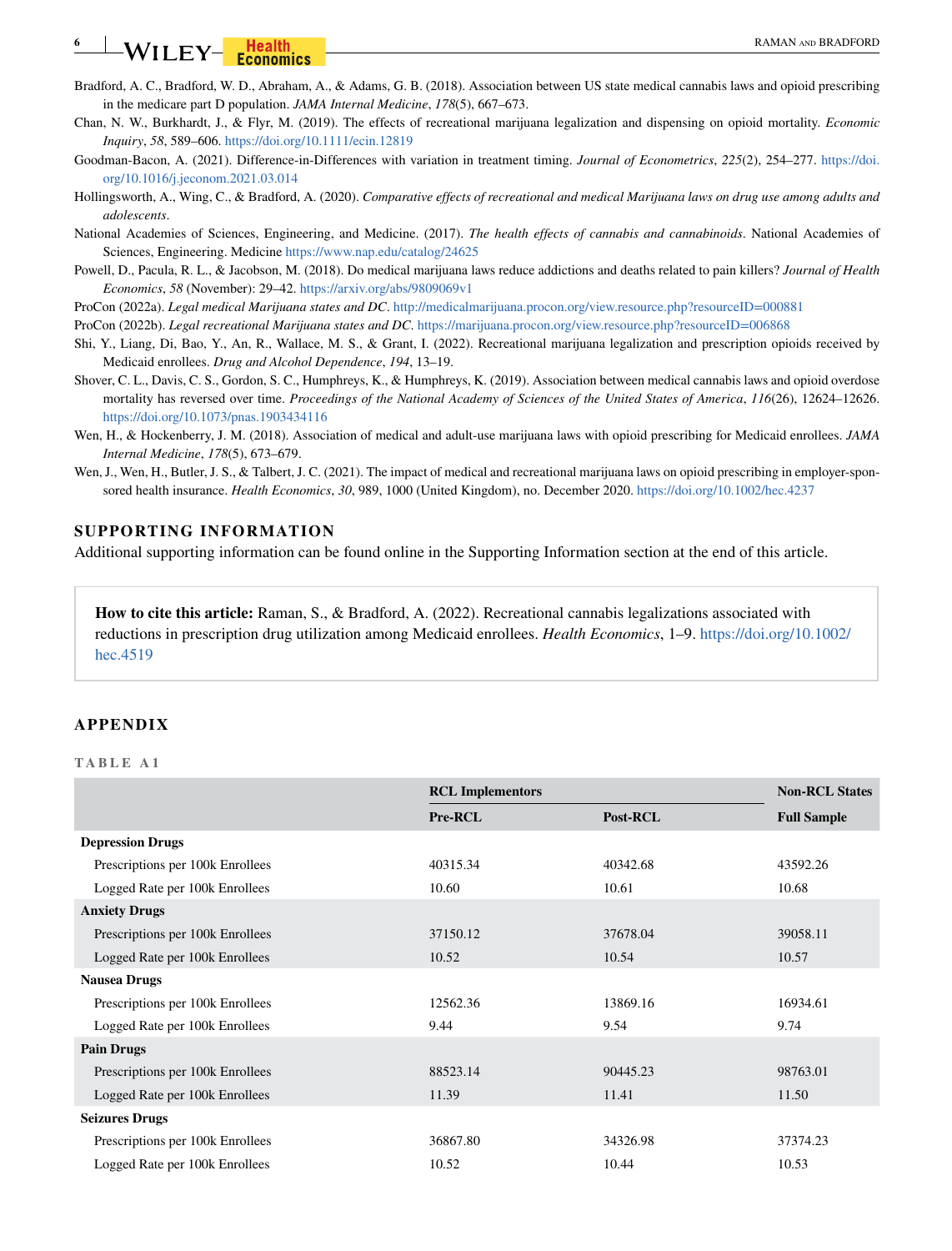#### **TABLE A1** (Continued)

|                                      | <b>RCL Implementors</b> | <b>Non-RCL States</b> |                    |
|--------------------------------------|-------------------------|-----------------------|--------------------|
|                                      | Pre-RCL                 | Post-RCL              | <b>Full Sample</b> |
| <b>Psychosis Drugs</b>               |                         |                       |                    |
| Prescriptions per 100k Enrollees     | 44702.44                | 43446.10              | 48892.48           |
| Logged Rate per 100k Enrollees       | 10.71                   | 10.68                 | 10.80              |
| <b>Sleep Drugs</b>                   |                         |                       |                    |
| Prescriptions per 100k Enrollees     | 28903.42                | 25982.33              | 31602.09           |
| Logged Rate per 100k Enrollees       | 10.27                   | 10.17                 | 10.36              |
| <b>Spasticity Drugs</b>              |                         |                       |                    |
| Prescriptions per 100k Enrollees     | 3307.17                 | 3747.85               | 3557.77            |
| Logged Rate per 100k Enrollees       | 8.10                    | 8.23                  | 8.18               |
| <b>Regression Covariates</b>         |                         |                       |                    |
| Proportion with Medical Cannabis Law | 0.96                    | 1.00                  | 0.34               |
| Proportion Expanded Medicaid         | 0.48                    | 0.86                  | 0.36               |
| <b>Unemployment Rate</b>             | 0.07                    | 0.05                  | 0.05               |
| <b>Active MDs</b>                    | 34482.90                | 30346.12              | 25951.09           |
| Medicaid Enrollment (in 100k)        | 17.52                   | 17.10                 | 11.83              |

*Note*: This table displays summary statistics for our main study sample from 2011 to 2019. For each drug class listed, we first show the number of prescriptions per 100,000 Medicaid enrollees, followed by the logged rate of prescribing. For RCL implementation states, summary statistics are split by treatment timing (before and after implementation). For non-RCL states, full sample means are displayed. All drug utilization data are sourced from Medicaid State Drug Utilization Data (SDUD), covariate data sources are detailed in Section [2](#page-1-1).

#### <span id="page-6-0"></span>**TABLE A2**

| <b>Event Time</b> | <b>Depression</b><br>Drugs | <b>Anxiety</b><br><b>Drugs</b> | <b>Nausea</b><br><b>Drugs</b> | <b>Pain Drugs</b> | <b>Seizure</b><br><b>Drugs</b> | <b>Psychosis</b><br><b>Drugs</b> | <b>Sleep</b><br><b>Drugs</b> | <b>Spasticity</b><br><b>Drugs</b> | <b>Glaucoma</b><br><b>Drugs</b> |
|-------------------|----------------------------|--------------------------------|-------------------------------|-------------------|--------------------------------|----------------------------------|------------------------------|-----------------------------------|---------------------------------|
| $-4$              | $-3.931$                   | $-5.037$                       | $-11.259**$                   | $-6.872$          | $-1.662$                       | $-5.162$                         | $-5.335$                     | $-4.924$                          | $-11.533**$                     |
|                   | (5.010)                    | (5.217)                        | (3.434)                       | (4.698)           | (5.489)                        | (5.078)                          | (5.976)                      | (4.558)                           | (3.749)                         |
| $-3$              | $-8.018$                   | $-8.529$                       | $-13.257*$                    | $-11.490$         | $-8.369$                       | $-8.533$                         | $-8.058$                     | $-7.160$                          | $-14.788*$                      |
|                   | (6.571)                    | (6.547)                        | (6.706)                       | (7.232)           | (7.085)                        | (6.679)                          | (6.776)                      | (6.043)                           | (6.854)                         |
| $-2$              | 1.329                      | 1.915                          | 2.484                         | 0.724             | 2.753                          | 1.103                            | 3.076                        | 2.493                             | (5.206)                         |
|                   | (3.524)                    | (3.612)                        | (3.970)                       | (3.894)           | (3.790)                        | (3.548)                          | (3.165)                      | (5.206)                           | (4.048)                         |
| $\overline{0}$    | $-1.160$                   | $-2.064$                       | 0.686                         | 0.521             | $-0.693$                       | $-1.292$                         | $-2.039$                     | 0.808                             | $5.184**$                       |
|                   | (1.921)                    | (1.848)                        | (2.165)                       | (1.817)           | (1.993)                        | (1.884)                          | (1.865)                      | (2.518)                           | (1.807)                         |
| -1                | $-11.522*$                 | $-12.566*$                     | $-5.238$                      | $-8.632$          | $-9.370*$                      | $-11.132*$                       | $-11.562***$                 | $-6.318$                          | $-0.376$                        |
|                   | (5.098)                    | (5.206)                        | (5.333)                       | (5.146)           | (4.771)                        | (5.133)                          | (3.369)                      | (4.600)                           | (4.496)                         |
| $\overline{2}$    | $-15.406**$                | $-16.407**$                    | $-7.006$                      | $-10.800*$        | $-13.843**$                    | $-15.031**$                      | $-16.312***$                 | $-9.815$                          | $-0.905$                        |
|                   | (5.025)                    | (5.234)                        | (5.253)                       | (5.146)           | (5.173)                        | (5.133)                          | (4.138)                      | (5.669)                           | (4.412)                         |
| 3                 | $-16.385***$               | $-17.666***$                   | $-10.320$                     | $-13.187*$        | $-14.293**$                    | $-15.286**$                      | $-13.101***$                 | $-4.802$                          | $-0.701$                        |
|                   | (4.968)                    | (4.995)                        | (5.660)                       | (5.518)           | (5.297)                        | (4.974)                          | (3.889)                      | (5.301)                           | (6.005)                         |
| <b>RCL DiD</b>    | $-11.118**$                | $-12.176**$                    | $-5.470$                      | $-8.024*$         | $-9.550**$                     | $-10.685**$                      | $-10.753***$                 | $-5.032$                          | 0.801                           |
|                   | (3.600)                    | (3.743)                        | (4.024)                       | (3.770)           | (3.580)                        | (3.635)                          | (2.710)                      | (3.807)                           | (3.671)                         |
| Leads             | $-3.540$                   | $-3.884$                       | $-7.344$                      | $-5.879$          | $-2.426$                       | $-4.197$                         | $-3.439$                     | $-3.197$                          | $-8.278*$                       |
|                   | (4.345)                    | (4.344)                        | (3.764)                       | (4.472)           | (4.374)                        | (4.471)                          | (4.644)                      | (4.303)                           | (4.003)                         |

*Note*: \* p < 0.05, \*\* p < 0.01, \*\*\* p < 0.001. Event study coefficients at each period provided with state-clustered robust standard errors in parentheses. This specification includes covariates for unemployment, number of active physicians, Medicaid expansion status, and active PDMPs. We use state and year fixed effects. Our outcome variables – condition-specific drug utilization – are logged and as such we have transformed the estimates above by  $100 * (exp(\beta) - 1)$ ) and the standard errors have been adjusted accordingly using a delta method expansion and nlcom method. Estimates can be interpreted as a percentage change in period-specific number of prescriptions written of a given set of outcome drugs in the Medicaid population. The coefficient "RCL DiD" is the average of the linear combination of lagged terms in each specification – our difference-in-differences estimate. The event study reference period (-1) is omitted from this table.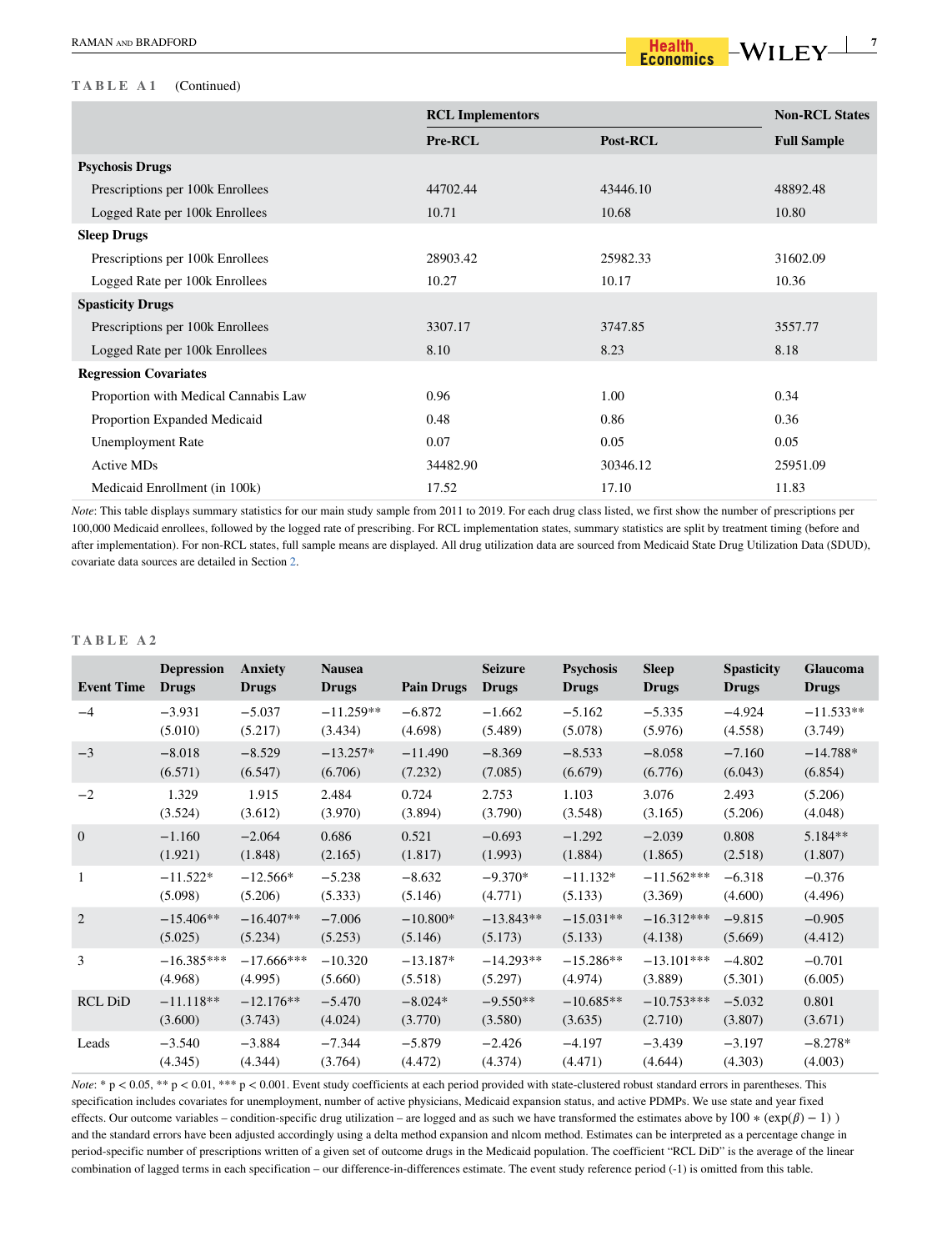

## **FIGURE A2**

We perform a Goodman-Bacon decomposition and show that 91.2% of the unadjusted difference-in-difference estimate is composed of valid comparisons between treated and untreated units.